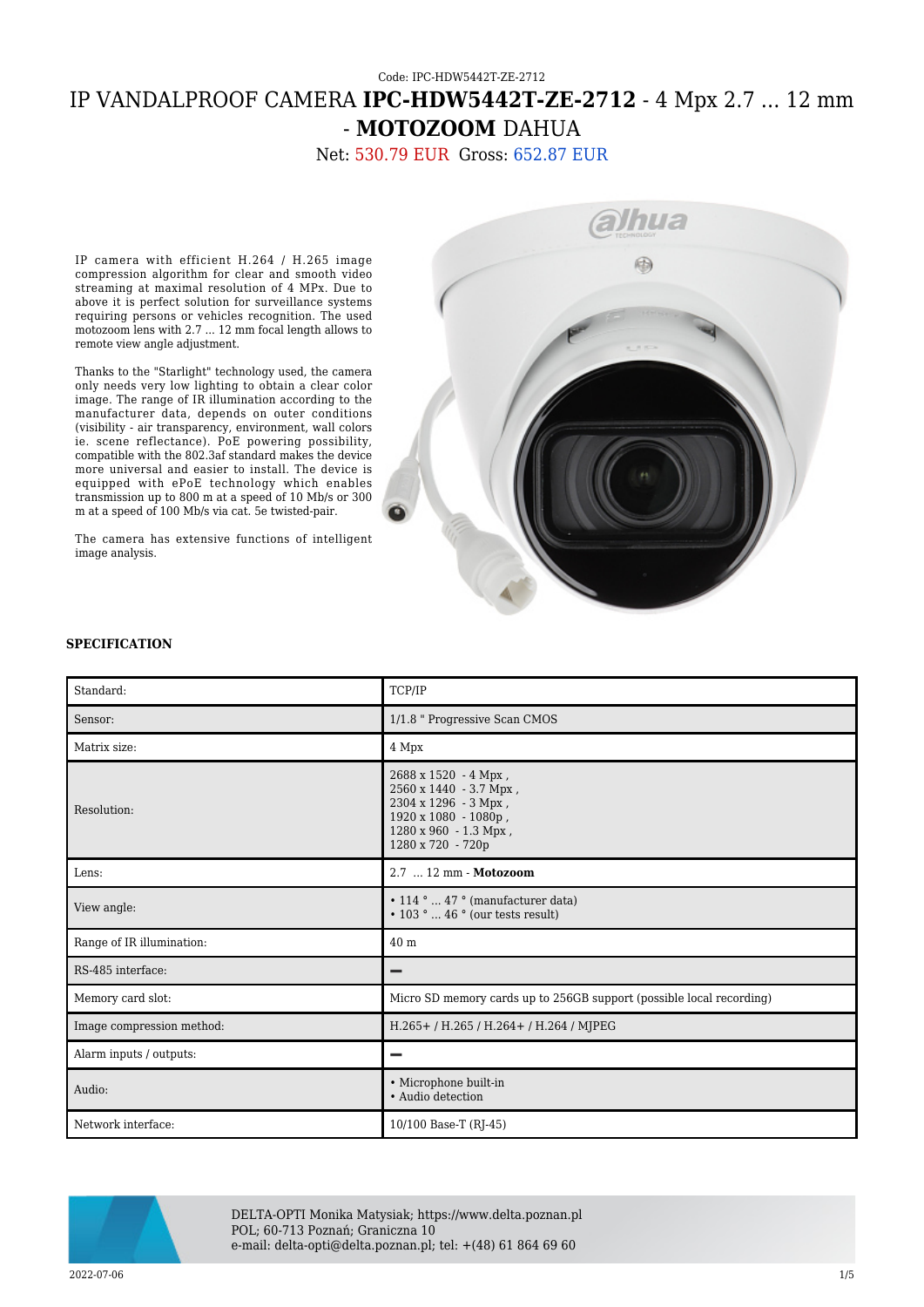| Network protocols:             | IPv4/IPv6, HTTP, HTTPS, TCP, UDP, ARP, RTP, RTSP, RTCP, RTMP, SMTP, FTP,<br>SFTP, DHCP, DNS, DDNS, QoS, UPnP, NTP, Multicast, ICMP, IGMP, NFS, SAMBA,<br>PPPoE, IEEE 802.1x, SNMP                                                                                                                                                                                                                                                                                                                                                                                                                                                                                                                                                                                                                                                                                                                                                                                                                                                                 |
|--------------------------------|---------------------------------------------------------------------------------------------------------------------------------------------------------------------------------------------------------------------------------------------------------------------------------------------------------------------------------------------------------------------------------------------------------------------------------------------------------------------------------------------------------------------------------------------------------------------------------------------------------------------------------------------------------------------------------------------------------------------------------------------------------------------------------------------------------------------------------------------------------------------------------------------------------------------------------------------------------------------------------------------------------------------------------------------------|
| <b>WEB</b> Server:             | Built-in                                                                                                                                                                                                                                                                                                                                                                                                                                                                                                                                                                                                                                                                                                                                                                                                                                                                                                                                                                                                                                          |
| Max. number of on-line users:  | 20                                                                                                                                                                                                                                                                                                                                                                                                                                                                                                                                                                                                                                                                                                                                                                                                                                                                                                                                                                                                                                                |
| ONVIF:                         | 19.12                                                                                                                                                                                                                                                                                                                                                                                                                                                                                                                                                                                                                                                                                                                                                                                                                                                                                                                                                                                                                                             |
| Main stream frame rate:        | $25$ fps $@4$ Mpx<br>50 fps @ 1080p                                                                                                                                                                                                                                                                                                                                                                                                                                                                                                                                                                                                                                                                                                                                                                                                                                                                                                                                                                                                               |
| Mobile phones support:         | Port no.: 37777 or access by a cloud (P2P)<br>• Android: Free application DMSS<br>• iOS (iPhone): Free application DMSS                                                                                                                                                                                                                                                                                                                                                                                                                                                                                                                                                                                                                                                                                                                                                                                                                                                                                                                           |
| Default IP address:            | 192.168.1.108                                                                                                                                                                                                                                                                                                                                                                                                                                                                                                                                                                                                                                                                                                                                                                                                                                                                                                                                                                                                                                     |
| Default admin user / password: | $admin / -$<br>The administrator password should be set at the first start                                                                                                                                                                                                                                                                                                                                                                                                                                                                                                                                                                                                                                                                                                                                                                                                                                                                                                                                                                        |
| Web browser access ports:      | 80, 37777                                                                                                                                                                                                                                                                                                                                                                                                                                                                                                                                                                                                                                                                                                                                                                                                                                                                                                                                                                                                                                         |
| PC client access ports:        | 37777                                                                                                                                                                                                                                                                                                                                                                                                                                                                                                                                                                                                                                                                                                                                                                                                                                                                                                                                                                                                                                             |
| Mobile client access ports:    | 37777                                                                                                                                                                                                                                                                                                                                                                                                                                                                                                                                                                                                                                                                                                                                                                                                                                                                                                                                                                                                                                             |
| Port ONVIF:                    | 80                                                                                                                                                                                                                                                                                                                                                                                                                                                                                                                                                                                                                                                                                                                                                                                                                                                                                                                                                                                                                                                |
| <b>RTSP URL:</b>               | rtsp://admin:hasło@192.168.1.108:554/cam/realmonitor?channel=1&subtype=0 -<br>Main stream<br>rtsp://admin:hasho@192.168.1.108:554/cam/realmonitor?channel=1&subtype=1 - Sub<br>stream                                                                                                                                                                                                                                                                                                                                                                                                                                                                                                                                                                                                                                                                                                                                                                                                                                                             |
| Main features:                 | • Motozoom lens<br>• WDR - 140 dB - Wide Dynamic Range<br>• 3D-DNR - Digital Noise Reduction<br>• EIS - Electronic Image Stabilization<br>• F-DNR (Defog) - Reduction of image noise caused by precipitation<br>• ROI - improve the quality of selected parts of image<br>• BLC - configurable Back Light Compensation<br>• HLC - High Light Compensation (spot)<br>• AGC - Automatic Gain Control<br>• ICR - Movable InfraRed filter<br>• Day/Night mode (color/b&w/auto)<br>• Motion Detection<br>• Privacy zones - max. 4<br>• Mirror - Mirror image<br>Audio detection<br>• Heat map - the selection in the image by corresponding colors the areas with<br>different traffic<br>• IVS analysis : crossing the line (tripwire), intrusion, fast moving - classification of<br>people and vehicles, abandoned/missing object, illegal parking, detection of people<br>gathering, loitering detection, face detection - supports 6 types of facial attributes<br>extraction, people counting - detection and maintenance of 4 independent areas |
| Power supply:                  | $\cdot$ ePoE,<br>$\cdot$ PoE (802.3af),<br>• 12 V DC / 630 mA                                                                                                                                                                                                                                                                                                                                                                                                                                                                                                                                                                                                                                                                                                                                                                                                                                                                                                                                                                                     |
| Power consumption:             | $\leq$ 7.5 W                                                                                                                                                                                                                                                                                                                                                                                                                                                                                                                                                                                                                                                                                                                                                                                                                                                                                                                                                                                                                                      |
| Housing:                       | Dome - Metal                                                                                                                                                                                                                                                                                                                                                                                                                                                                                                                                                                                                                                                                                                                                                                                                                                                                                                                                                                                                                                      |
| Color:                         | White                                                                                                                                                                                                                                                                                                                                                                                                                                                                                                                                                                                                                                                                                                                                                                                                                                                                                                                                                                                                                                             |
| "Index of Protection":         | IP <sub>67</sub>                                                                                                                                                                                                                                                                                                                                                                                                                                                                                                                                                                                                                                                                                                                                                                                                                                                                                                                                                                                                                                  |
| Vandal-proof:                  | -                                                                                                                                                                                                                                                                                                                                                                                                                                                                                                                                                                                                                                                                                                                                                                                                                                                                                                                                                                                                                                                 |
| Operation temp:                | -30 °C  60 °C                                                                                                                                                                                                                                                                                                                                                                                                                                                                                                                                                                                                                                                                                                                                                                                                                                                                                                                                                                                                                                     |
| Weight:                        | $0.72$ kg                                                                                                                                                                                                                                                                                                                                                                                                                                                                                                                                                                                                                                                                                                                                                                                                                                                                                                                                                                                                                                         |
| Dimensions:                    | Ø 122 x 108 mm                                                                                                                                                                                                                                                                                                                                                                                                                                                                                                                                                                                                                                                                                                                                                                                                                                                                                                                                                                                                                                    |
| Supported languages:           | Polish, English, Czech, French, Spanish, Dutch, German, Portuguese, Russian, Italian                                                                                                                                                                                                                                                                                                                                                                                                                                                                                                                                                                                                                                                                                                                                                                                                                                                                                                                                                              |



DELTA-OPTI Monika Matysiak; https://www.delta.poznan.pl POL; 60-713 Poznań; Graniczna 10 e-mail: delta-opti@delta.poznan.pl; tel: +(48) 61 864 69 60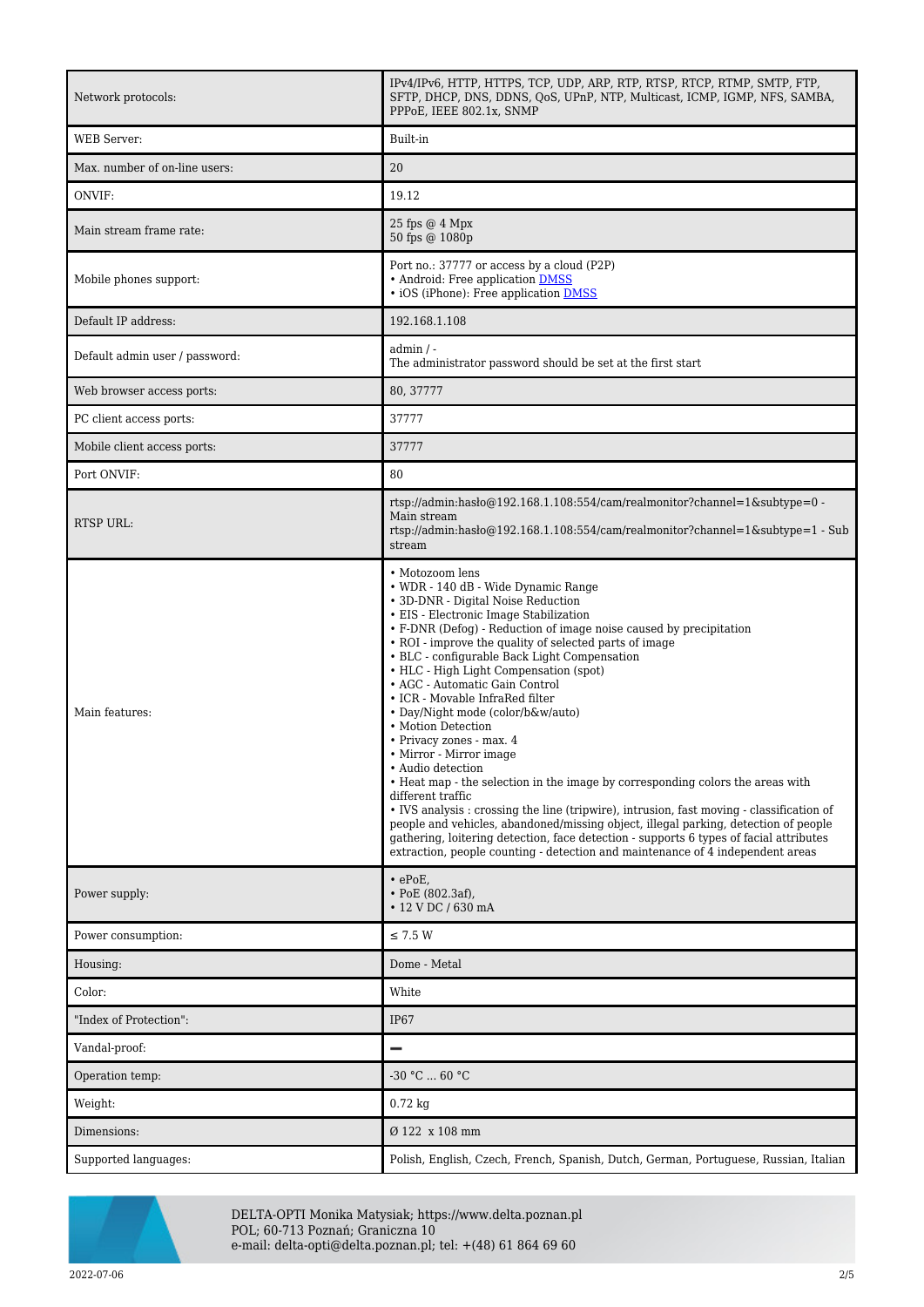| Manufacturer / Brand: | <b>DAHUA</b> |
|-----------------------|--------------|
| Guarantee:            | 3 years      |

## **PRESENTATION**

Camera view after remove the Dome cover:



Memory card slot:





Mounting side view:



DELTA-OPTI Monika Matysiak; https://www.delta.poznan.pl POL; 60-713 Poznań; Graniczna 10 e-mail: delta-opti@delta.poznan.pl; tel: +(48) 61 864 69 60

2022-07-06 3/5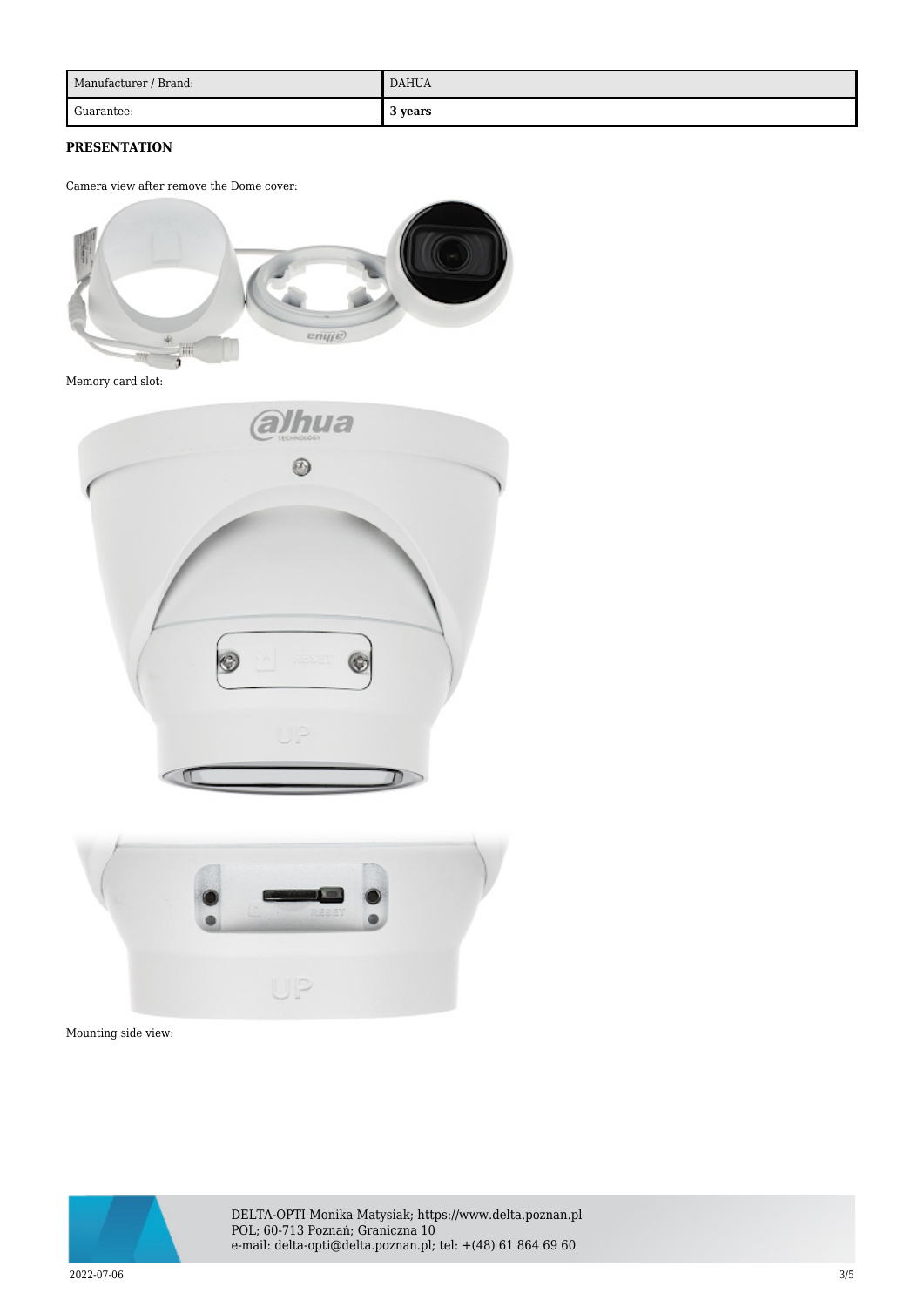

See how to initialize DAHUA cameras:

: In the kit:



## **OUR TESTS**

Camera image at artificial illumination (about 30Lux):



Camera image at night conditions with internal built-in IR illuminator on:





DELTA-OPTI Monika Matysiak; https://www.delta.poznan.pl POL; 60-713 Poznań; Graniczna 10 e-mail: delta-opti@delta.poznan.pl; tel: +(48) 61 864 69 60

2022-07-06 4/5